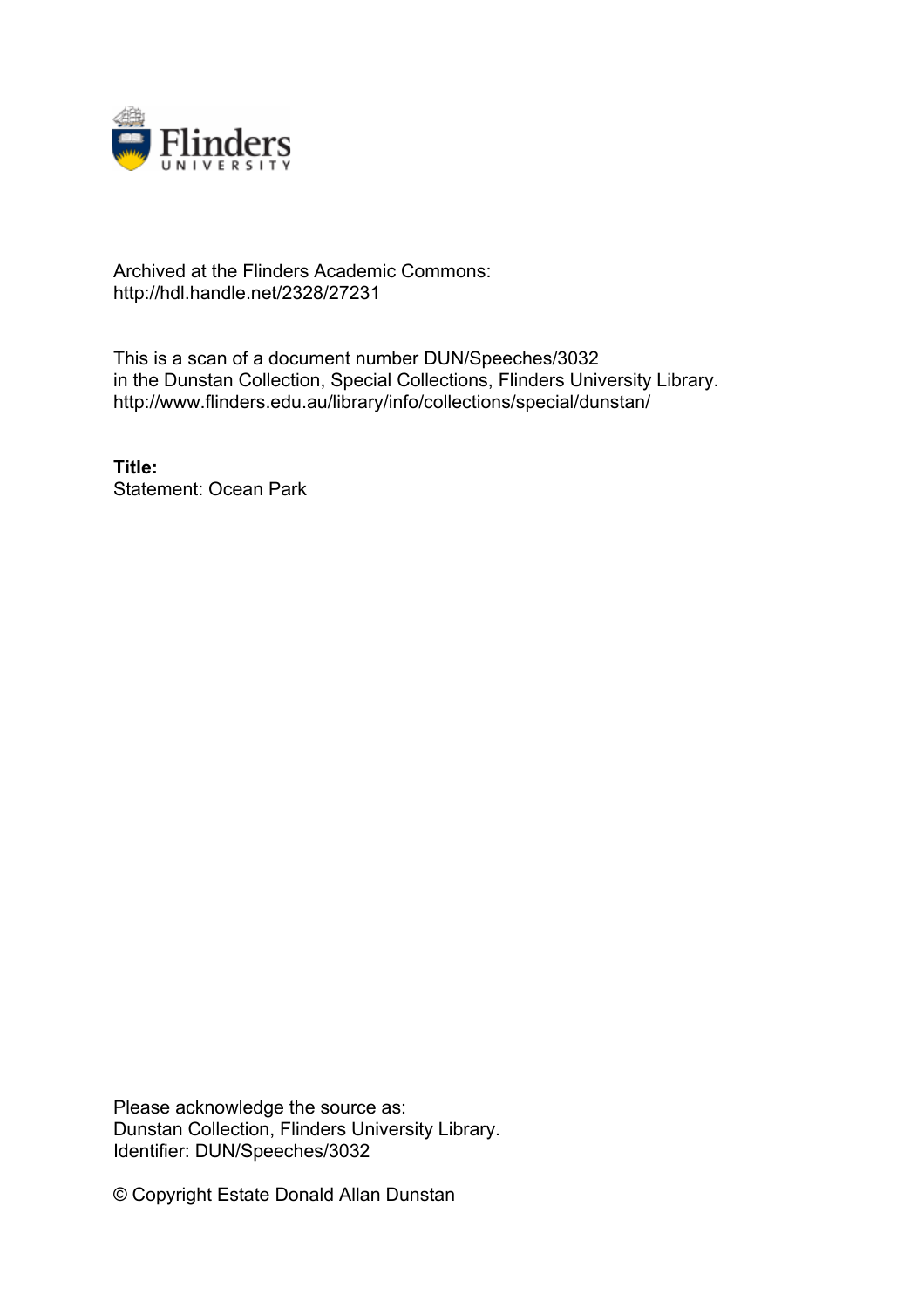

**STATEMENT**  from the Premier

Date May..27,...1.?76o .

Embargo

State Administration Centre, Victoria Square, Adelaide, South Australia 5001 228 4811

*<sup>3022</sup>***56** 

• \* •

**Ocean Park, the \$US 80 million oceanarium being developed in Hong Kong, officially received its first wildlife donation from any government today when Mr. Don Dunatan, Premier of South Australia, unveiled a plaque to mark the presentation of three Australian aealions indigenous to the State of South Australia.** 

**The animals, which now weigh 115 pounds each, were originally exhibited at Expo '75 in Motobu, Okinawa. They were transferred to Ocean Park in January.** 

**Speaking at the presentation Mr. Dunstan said that it was the unique**  facilities Ocean Park will be providing which made the gift of the sea**lions feasible.** 

**"The Government of South Australia is very conscious of the need to understand more about its native animals and other than undertaking expensive and costly field studies, no other establishment in existence or under development has the capability of providing the facilities for observation and study that will be found at Ocean Park.** 

**"What the staff at Ocean Park learns will undoubtedly be of value to our own naturalists and help protect the entire species", said Mr. , Dunstan.** 

**The three sea-lions will be among the first animals introduced into the Park's Wave Tank exhibition, highlighted by a 250,000 gallon tank "over 300 feet long and mechanisms which will produce waves up to three feet high. The exhibition will be the only one of its type in the world. It will simulate the natural habitat of a wide variety of coastal birds and animals, providing them with space and conditions in which they can live and breed under observation but without the control and training imposed on animals normally used for performances.** 

> Dunstan Collection, Special Collections, Flinders University Library. $\sim$  1